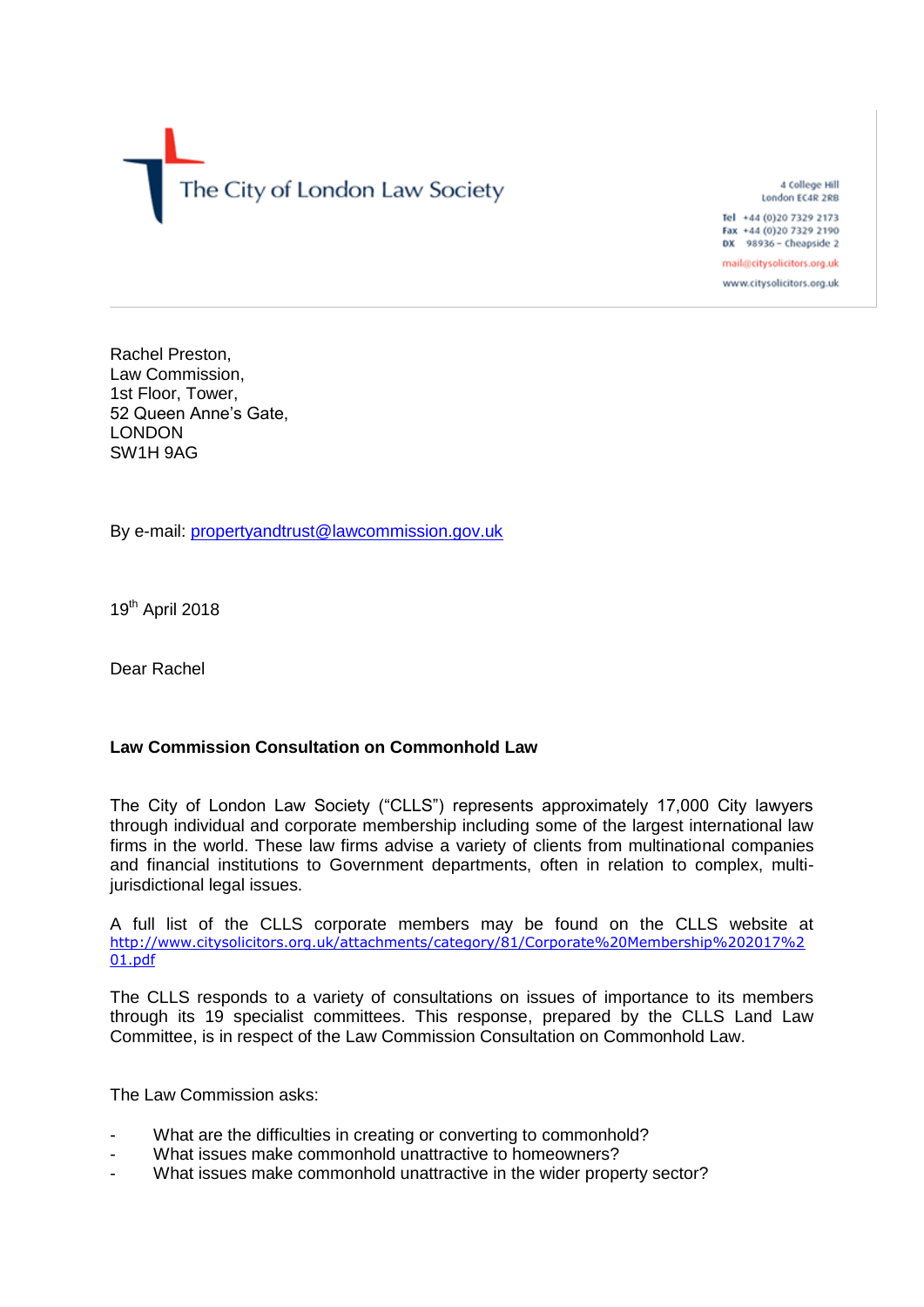## **1. What are the difficulties in creating or converting to commonhold?**

The problems which have caused disincentives to the creation of commonhold schemes on new developments have been mainly:

- inertia on the part of the housebuilding industry owing to familiarity with leasehold tenure and its use on selling flats and houses; commonhold is a voluntary scheme and so few developers have felt any incentive to undertake a departure from customary residential unit disposal models;
- the benefits of retention of ground rents and ability to sell the investment;
- prospective receipts from tenants enfranchising to freehold tenure;
- the reluctance of lenders to finance commonhold development and offer mortgages to potential buyers;
- the lack of rights of re-entry (forfeiture) for serious breaches of obligation on the part of unit owners that are available in respect of leases;
- the prescriptive and bureaucratic nature of the commonhold model; it is "overengineered", lacks simplicity and needs simplification;
- the conversion of existing blocks of flats has proved often to be impossible, due to the inability of, or extreme difficulty in, obtaining the requisite consent of lenders and lessees;
- the commonhold association is subject to company law which, it is understood, is regarded as to complicated for that purpose, particularly as failure to comply with the filing of accounts and other rules can lead to criminal prosecutions; homeowners often have limited or no knowledge of company law.

Those few developers who have promoted commonhold schemes may be able to provide additional examples of disadvantages, whatever the advantages may have been. Some further disadvantages and difficulties have been reported to the Law Commission and are set out in the Call for Evidence. It is assumed that the paucity of schemes (fewer than 20 since the introduction of the legislation in September 2004) begs the question of whether there are other disadvantages which actual experience of using the scheme has revealed.

If the Government's intent is to prohibit the grant of leases of more than 21 years of flats and houses, then this would be a spur towards the promotion of commonhold schemes; but that in turn might be regarded as an infliction of restraint and lead to a reduction in developers committing to residential business. House builders are concerned to ensure the marketability of the homes that they build and there is a concern that buyers would be put off purchasing homes which are being offered for sale on a common hold basis, as they and their lawyers are not familiar with it. Radical interference with the market has rarely provided a satisfactory answer to problems where more measured responses would suffice.

### **2. What issues make commonhold unattractive to homeowners?**

To a large extent, the response to this question is speculative. Again, the lack of commonhold schemes in respect of multiple occupancy developments leads to little reliable information. The following matters are suggested: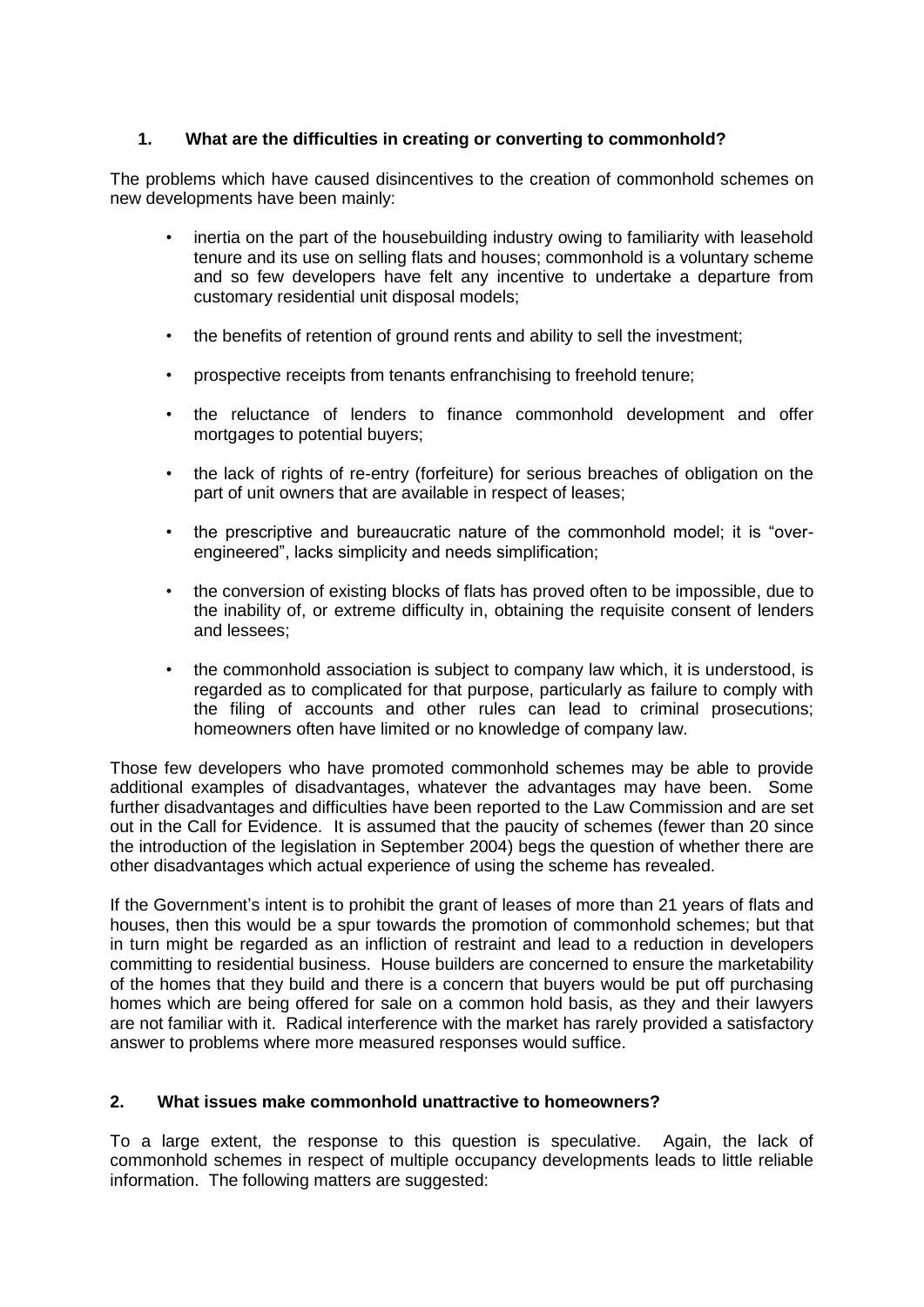- foremost must be the unwillingness of major lenders to finance purchases of residential units in commonhold schemes of development. The lack of ready access to mortgages is a major disincentive to unit buyers;
- the commonhold scheme mirrors the well-known private schemes of flat-owner sales which have been successfully used in dealing with small blocks of flats often of luxury standard and usually in prestigious residential urban areas. Under these schemes
	- $\circ$  a private company limited by quarantee set up by the developer acquires the property under which a share is allotted to each buyer of a flat;
	- $\circ$  the developer sells the flat by the grant of a long lease at a premium and reserves a ground rent (often a peppercorn) to the buyer;
	- $\circ$  the developer retains control of the company until the last of the flats in the block is sold, at which point control passes to the shareholders (the respective flat-owners); and
	- $\circ$  on transfers of flats, the transferor must also transfer the share in the company to the transferee of the flat.

These schemes have been shown to work reasonably in high quality comparatively small blocks of flats where the flat owners are business orientated, well-placed in the "wealth-scale" and who appoint and supervise capable managing agents; disagreements on repair and maintenance issues nevertheless produce difficulty;

- It is not clear that commonhold schemes produce desirable social models for lower-paid and first-time buyers and flat owners less well-placed in the "wealth scale". Such evidence as there is suggests that:
	- o long leaseholders in large blocks of flats show a marked reluctance to consent to conversion to commonhold;
	- $\circ$  obtaining the consent of all has been a major stumbling block to attempts on the part of developers to convert to commonhold, which suggests a tendency of leaseholders not to want to be involved in management, reluctance to obtain professional advice and incur the cost of doing so;
	- o developers and property owners have been sensitive to the poor reputation of those commonhold schemes that have been set up;
	- o without an accountable property manager, default of house and flatowners in paying costs and disagreements between them causes the standard of maintenance and repair to deteriorate: and
	- o difficulties in recovering contributions to maintenance and repair expenses lead to a deterioration of the conditions of the building and common parts.

In large blocks of flats, these problems multiply.

• the lack of simplicity in the commonhold model has, it is thought, generated reluctance on the part of potential buyers;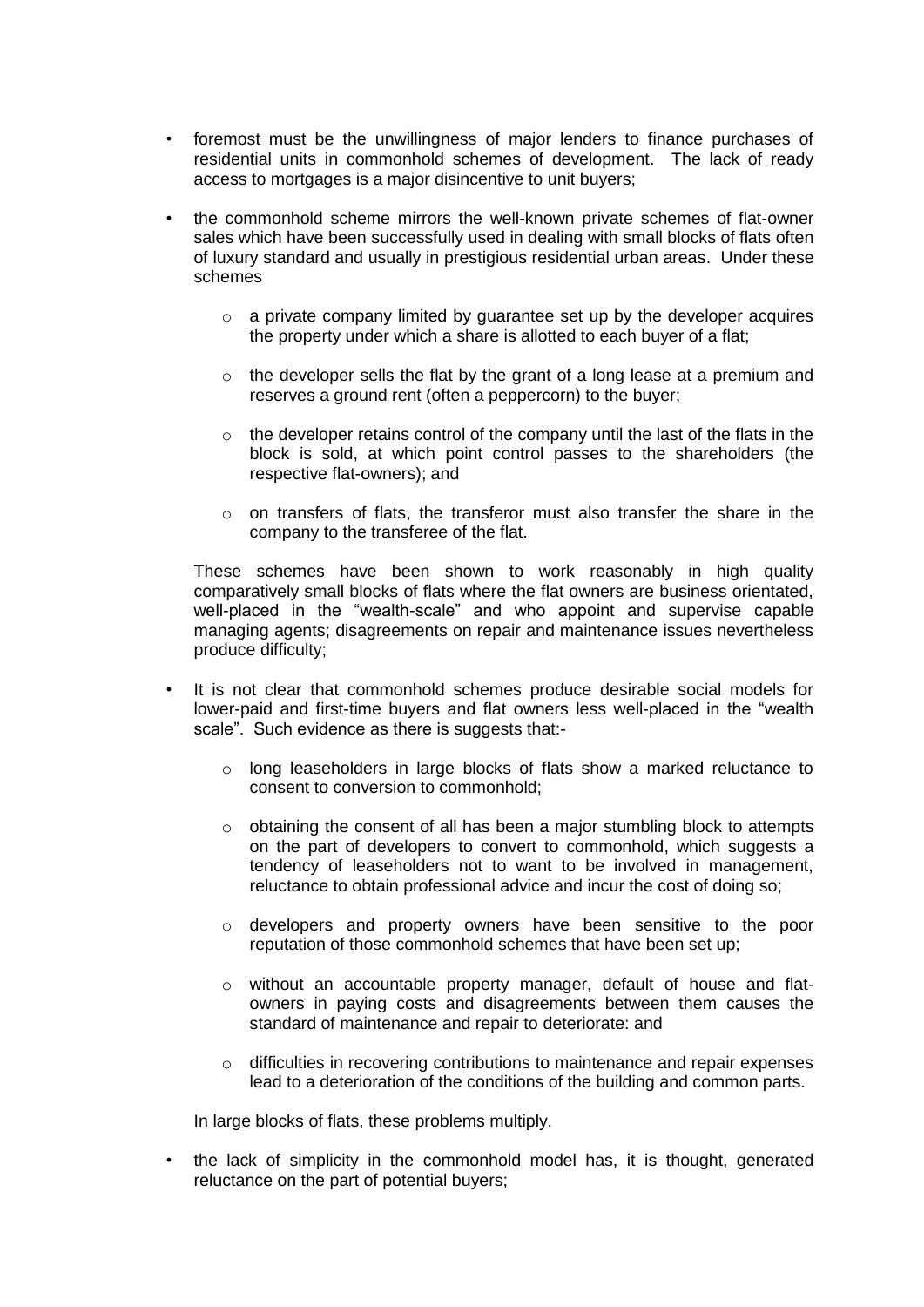lack of understanding of remedies and inconsistent methods of resolution of disputes with those applying to leasehold schemes.

#### **3. What issues make commonhold unattractive in the wider property sector?**

In spite of the attractions of positive covenants being enforceable against successors in title to residential property and the freehold tenure of a residential unit not being a wasting asset, commonhold has proved thoroughly unattractive to the property sector and the scheme is regarded as having so far been a resounding failure. The following issues, as reflected in the responses given in paragraphs 1 and 2 above, would seem to be relevant:

- the reluctance of institutional lenders to lend generally on commonhold development schemes and to unit buyers;
- the prescriptive nature of the commonhold model and its lack of simplicity;
- the voluntary nature of the commonhold scheme and the inertia of the industry to move away from tried and tested leasehold models.

While bad practices, which lead to unfairness in relation to tenants of long leases of residential units, should be counteracted, it is feared that absolute prohibition of the use of leases of more than 21 years on the sale of residential units, as advocated by the Government, is far too drastic. Such a measure is quite likely to lead to many developers looking away from residential development at a time when there is a loud political call for much more development of owner-occupied housing. It is suggested that the resort to the commonhold model of residential development would be too far-reaching to ensure that such a streamlined pattern of development immediately ensues. It remains to be seen how the commonhold model can be improved. The Government's statements that the commonhold model would, subject to some adjustment, immediately provide a satisfactory alternative, need some compelling substantiation.

It is not clear that the Government has been looking at any alternative, or perhaps additional, approach. The Law Commission has reported (Law Com 327 – "Making Land Work") on changes that should be made to real property law including:

- the draft of a "Law of Property" Bill, which recommends a number of very important changes to real property law, such as positive covenants that touch and concern land to be enforceable against successors-in-title, and powers to modify and discharge easements; and
- a separate Bill making changes to the ancient law of rights to light which obstruct development.

Neither of these suggested changes has been taken forward by the Government, in spite of some encouragement that they will in due course be adopted.

By bringing forward these measures, alternative schemes of freehold development could be adopted with greater flexibility and simplicity than is now afforded by commonhold schemes.

Yours faithfully

**Jackie Newstead Chair, Land Law Committee**